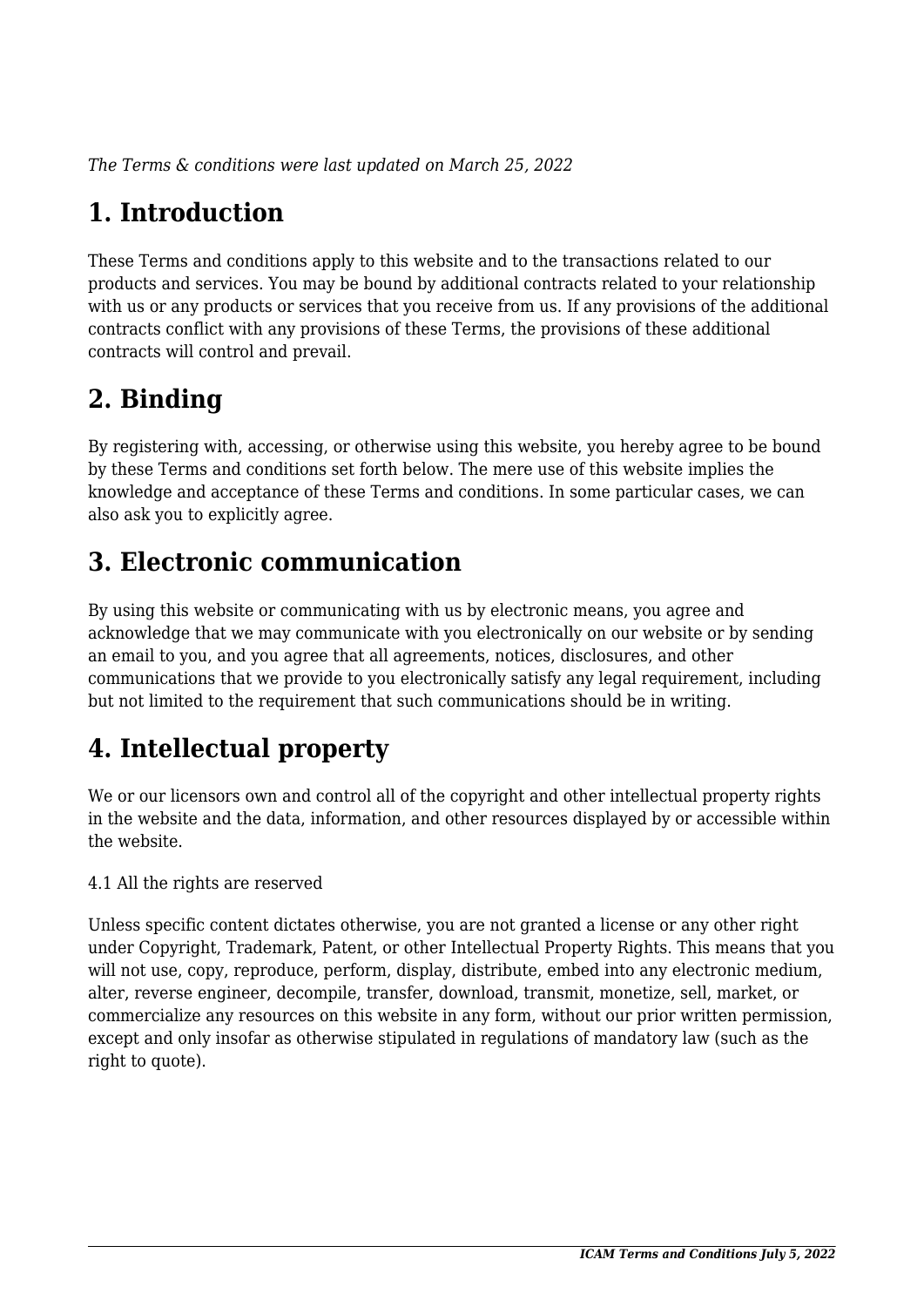## **5. Third-party property**

Our website may include hyperlinks or other references to other party's websites. We do not monitor or review the content of other party's websites which are linked to from this website. Products or services offered by other websites shall be subject to the applicable Terms and Conditions of those third parties. Opinions expressed or material appearing on those websites are not necessarily shared or endorsed by us.

We will not be responsible for any privacy practices or content of these sites. You bear all risks associated with the use of these websites and any related third-party services. We will not accept any responsibility for any loss or damage in whatever manner, however caused, resulting from your disclosure to third parties of personal information.

#### **6. Responsible use**

By visiting our website, you agree to use it only for the purposes intended and as permitted by these Terms, any additional contracts with us, and applicable laws, regulations, and generally accepted online practices and industry guidelines. You must not use our website or services to use, publish or distribute any material which consists of (or is linked to) malicious computer software; use data collected from our website for any direct marketing activity, or conduct any systematic or automated data collection activities on or in relation to our website.

Engaging in any activity that causes, or may cause, damage to the website or that interferes with the performance, availability, or accessibility of the website is strictly prohibited.

## **7. Registration**

You may register for an account with our website. During this process, you may be required to choose a password. You are responsible for maintaining the confidentiality of passwords and account information and agree not to share your passwords, account information, or secured access to our website or services with any other person. You must not allow any other person to use your account to access the website because you are responsible for all activities that occur through the use of your passwords or accounts. You must notify us immediately if you become aware of any disclosure of your password.

After account termination, you will not attempt to register a new account without our permission.

### **8. Idea submission**

Do not submit any ideas, inventions, works of authorship, or other information that can be considered your own intellectual property that you would like to present to us unless we have first signed an agreement regarding the intellectual property or a non-disclosure agreement. If you disclose it to us absent such written agreement, you grant to us a worldwide, irrevocable,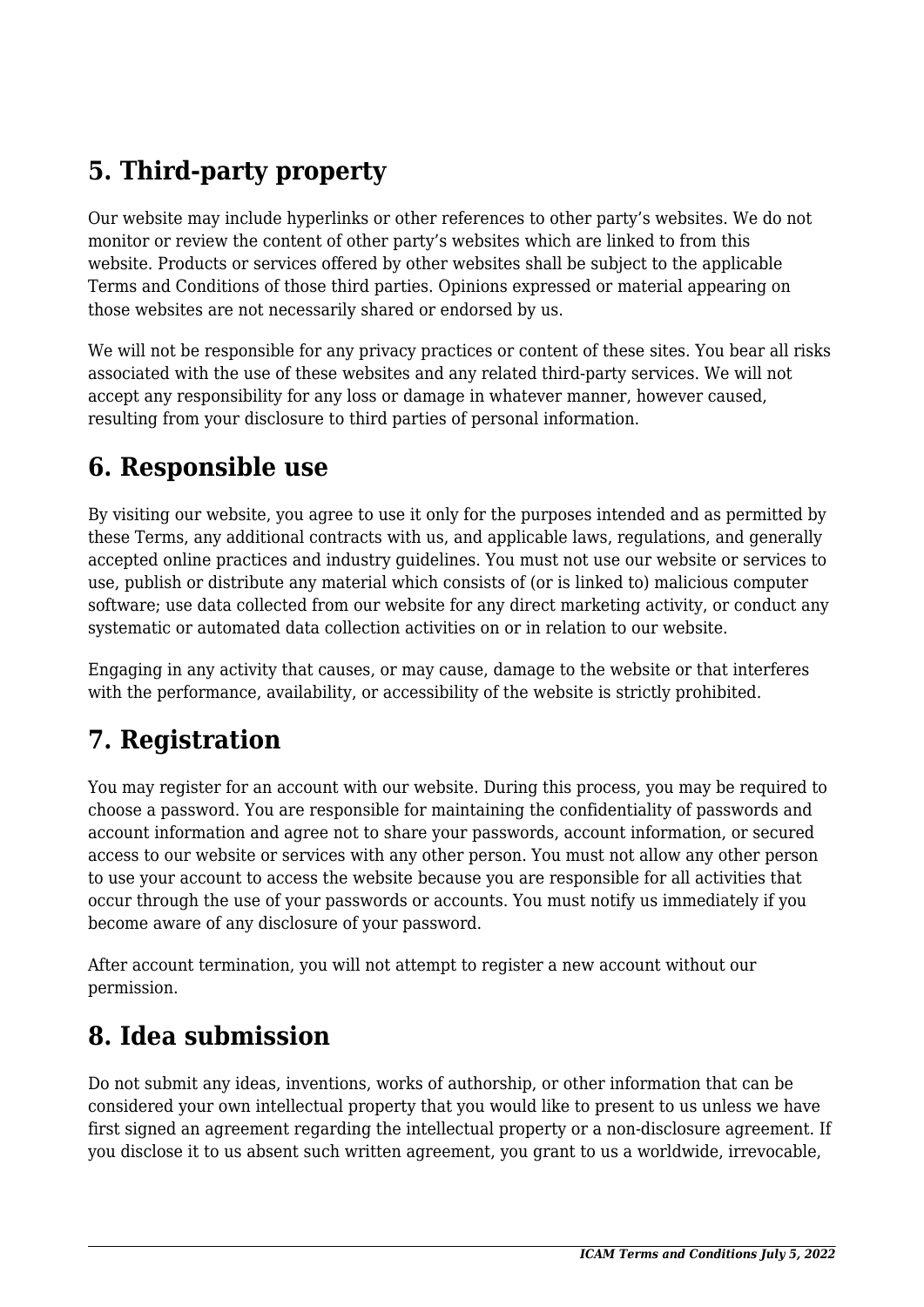non-exclusive, royalty-free license to use, reproduce, store, adapt, publish, translate and distribute your content in any existing or future media.

### **9. Termination of use**

We may, in our sole discretion, at any time modify or discontinue access to, temporarily or permanently, the website or any Service thereon. You agree that we will not be liable to you or any third party for any such modification, suspension or discontinuance of your access to, or use of, the website or any content that you may have shared on the website. You will not be entitled to any compensation or other payment, even if certain features, settings, and/or any Content you have contributed or have come to rely on, are permanently lost. You must not circumvent or bypass, or attempt to circumvent or bypass, any access restriction measures on our website.

## **10. Warranties and liability**

Nothing in this section will limit or exclude any warranty implied by law that it would be unlawful to limit or to exclude. This website and all content on the website are provided on an "as is" and "as available" basis and may include inaccuracies or typographical errors. We expressly disclaim all warranties of any kind, whether express or implied, as to the availability, accuracy, or completeness of the Content. We make no warranty that:

- this website or our content will meet your requirements;
- this website will be available on an uninterrupted, timely, secure, or error-free basis.

Nothing on this website constitutes or is meant to constitute, legal, financial or medical advice of any kind. If you require advice you should consult an appropriate professional.

The following provisions of this section will apply to the maximum extent permitted by applicable law and will not limit or exclude our liability in respect of any matter which it would be unlawful or illegal for us to limit or to exclude our liability. In no event will we be liable for any direct or indirect damages (including any damages for loss of profits or revenue, loss or corruption of data, software or database, or loss of or harm to property or data) incurred by you or any third party, arising from your access to, or use of, our website.

Except to the extent any additional contract expressly states otherwise, our maximum liability to you for all damages arising out of or related to the website or any products and services marketed or sold through the website, regardless of the form of legal action that imposes liability (whether in contract, equity, negligence, intended conduct, tort or otherwise) will be limited to the total price that you paid to us to purchase such products or services or use the website. Such limit will apply in the aggregate to all of your claims, actions and causes of action of every kind and nature.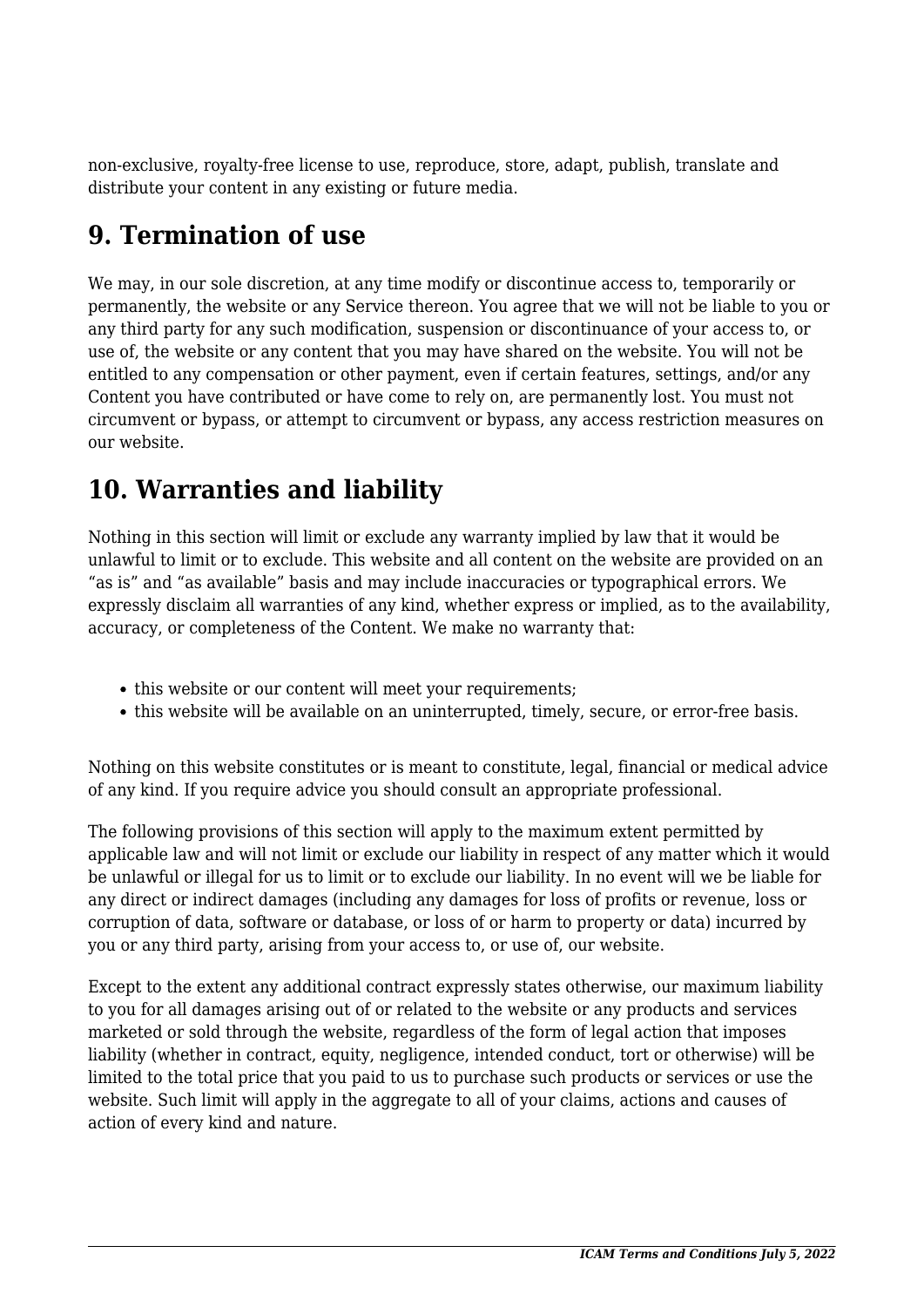# **11. Privacy**

To access our website and/or services, you may be required to provide certain information about yourself as part of the registration process. You agree that any information you provide will always be accurate, correct, and up to date.

We have developed a policy to address any privacy concerns you may have. For more information, please see our Privacy Statement and our [Cookie Policy](#page--1-0).

## **12. Export restrictions / Legal compliance**

Access to the website from territories or countries where the Content or purchase of the products or Services sold on the website is illegal is prohibited. You may not use this website in violation of export laws and regulations of Germany.

#### **13. Assignment**

You may not assign, transfer or sub-contract any of your rights and/or obligations under these Terms and conditions, in whole or in part, to any third party without our prior written consent. Any purported assignment in violation of this Section will be null and void.

#### **14. Breaches of these Terms and conditions**

Without prejudice to our other rights under these Terms and Conditions, if you breach these Terms and Conditions in any way, we may take such action as we deem appropriate to deal with the breach, including temporarily or permanently suspending your access to the website, contacting your internet service provider to request that they block your access to the website, and/or commence legal action against you.

## **15. Indemnification**

You agree to indemnify, defend and hold us harmless, from and against any and all claims, liabilities, damages, losses and expenses, relating to your violation of these Terms and conditions, and applicable laws, including intellectual property rights and privacy rights. You will promptly reimburse us for our damages, losses, costs and expenses relating to or arising out of such claims.

## **16. Waiver**

Failure to enforce any of the provisions set out in these Terms and Conditions and any Agreement, or failure to exercise any option to terminate, shall not be construed as waiver of such provisions and shall not affect the validity of these Terms and Conditions or of any Agreement or any part thereof, or the right thereafter to enforce each and every provision.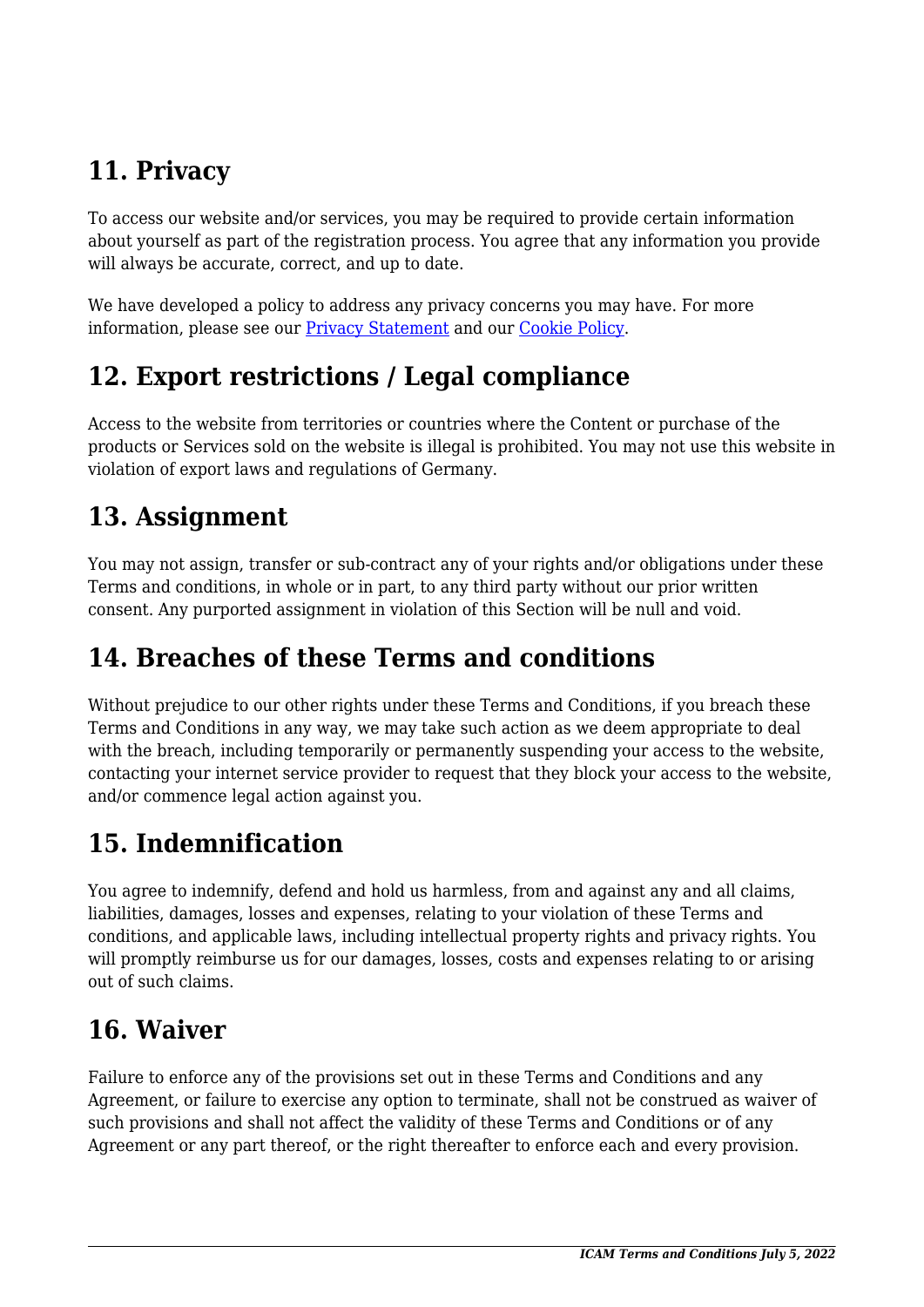# **17. Language**

These Terms and Conditions will be interpreted and construed exclusively in English. All notices and correspondence will be written exclusively in that language.

### **18. Entire agreement**

These Terms and Conditions, together with our privacy statement and [cookie policy,](#page--1-0) constitute the entire agreement between you and ICAM – international confederation of architectural museums in relation to your use of this website.

## **19. Updating of these Terms and conditions**

We may update these Terms and Conditions from time to time. It is your obligation to periodically check these Terms and Conditions for changes or updates. The date provided at the beginning of these Terms and Conditions is the latest revision date. Changes to these Terms and Conditions will become effective upon such changes being posted to this website. Your continued use of this website following the posting of changes or updates will be considered notice of your acceptance to abide by and be bound by these Terms and Conditions.

## **20. Choice of Law and Jurisdiction**

These Terms and Conditions shall be governed by the laws of Germany. Any disputes relating to these Terms and Conditions shall be subject to the jurisdiction of the courts of Germany. If any part or provision of these Terms and Conditions is found by a court or other authority to be invalid and/or unenforceable under applicable law, such part or provision will be modified, deleted and/or enforced to the maximum extent permissible so as to give effect to the intent of these Terms and Conditions. The other provisions will not be affected.

## **21. Contact information**

This website is owned and operated by ICAM – international confederation of architectural museums.

You may contact us regarding these Terms and Conditions by writing or emailing us at the following address: datenschutz@stadt-frankfurt.de c/o Deutsches Architekturmuseum, Schaumainkai 43, 60594 Frankfurt am Main

Behördlicher Datenschutzbeauftragter: Referat Datenschutz und IT-Sicherheit Sandgasse 6, 60311 Frankfurt am Main Tel. +49 69-212-32888 datenschutz@stadt-frankfurt.de